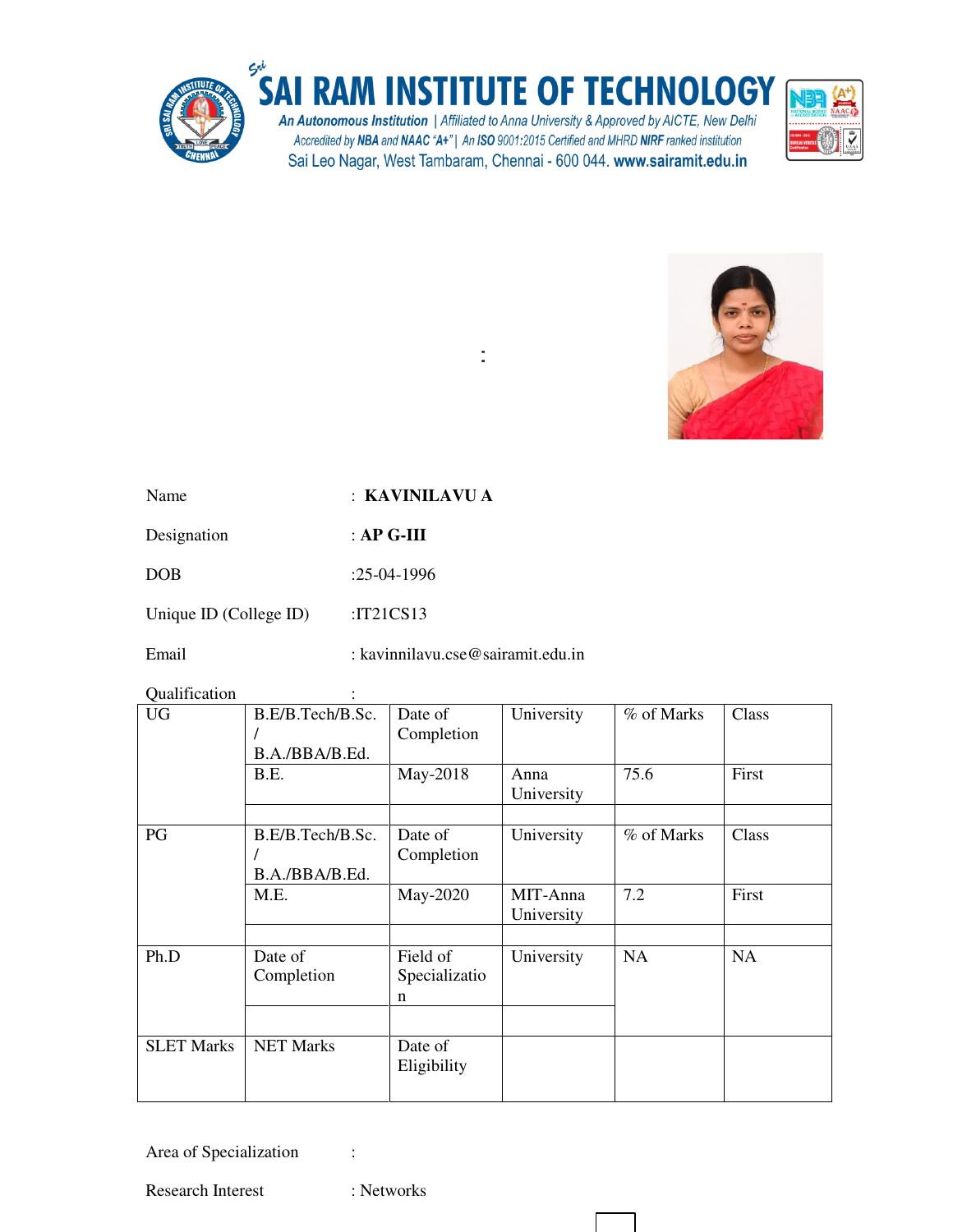|                                                                                                          | Teaching                                                                                                                                                   | Research<br><b>Others</b> | Industry |
|----------------------------------------------------------------------------------------------------------|------------------------------------------------------------------------------------------------------------------------------------------------------------|---------------------------|----------|
| Experience in years<br>Courses Taught in UG /<br>PG Level:<br>C programming<br>Object oriented           | 1.C programming<br>2. Object oriented<br>programming<br>3. Object oriented analysis<br>and design<br>4. Artificial Intelligence<br>5. Software Engineering |                           |          |
| programming<br>Object oriented analysis<br>and design<br>Artificial Intelligence<br>Software Engineering | Workshop<br>Workshop                                                                                                                                       | Conferences<br><b>FDP</b> |          |
| No. of<br>Workshop/Conferences/<br>FDP attended                                                          | :10                                                                                                                                                        | Conferences<br><b>FDP</b> |          |
| No. of<br>Workshop/Conferences/<br>FDP Organized                                                         | :1                                                                                                                                                         |                           |          |